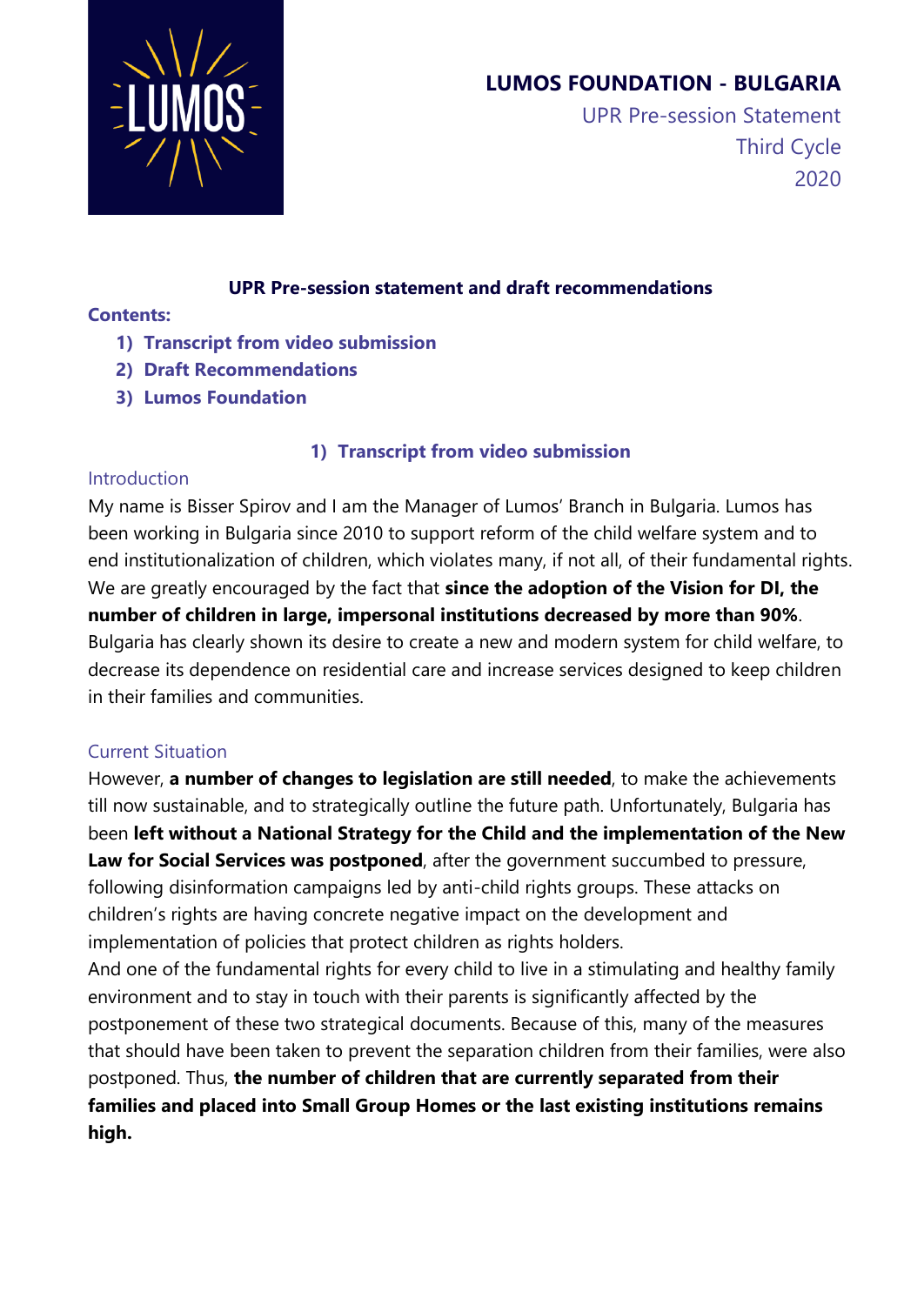#### Action Required

It is necessary not only to **finalize the process of closing the existing institutions for children** but to **increase the professionalism and capacity of the CPD and the services that work to support families and to prevent the separation of the children from their parents**. The question of the excessive use of Small Group Homes and insufficient quality of residential care needs to be resolved as well.

My next and final point relates to children's right to education. In past years, the Ministry of education continued to support inclusive education, resulting in a growing number of students with SEN, attending mainstream schools and kindergartens. **Despite this, children with multiple and profound disabilities and especially children with challenging behavior still find it difficult to be integrated in mainstream schools**. Focused efforts for their true integration and inclusion are still needed.

## COVID-19

Furthermore, it is important to note that while access to education is important, quality of the education is of equal importance. **The last few months, due to Coronavirus, were a true challenge for children from vulnerable and socially disadvantaged families**. Many were not able to adapt to online learning because they lacked electronic devices and internet. **The pandemic clearly showed that education cannot be separated from social policies and we need to seriously invest in integrating policies and services for the well-being of children**.

#### Youth Advocates

At the end I would like to quote two of our young self-advocates living in a Small Group Home. "During the pandemic lockdown, the inability to meet your friends, the freedom to go outside, even if it's just to the park, have a negative effect on the emotional state of everyone, especially to children in care. They have special needs and should be supported individually".

#### **2) Draft Recommendations**

Lumos Bulgaria would appreciate is Recommending States raise the following recommendations during the UPR of Bulgaria:

- 1) Finalize the process of safely closing all existing institutions for children, as previously recommended to, and committed to by, Bulgaria.
- 2) Adopt legislation to end the institutionalisation of all children, especially those under three years old and those with disabilities.
- 3) End the excessive use of Small Group Homes and ensure that any specialized care provided meets CRC and UN guidelines relating to quality of residential care.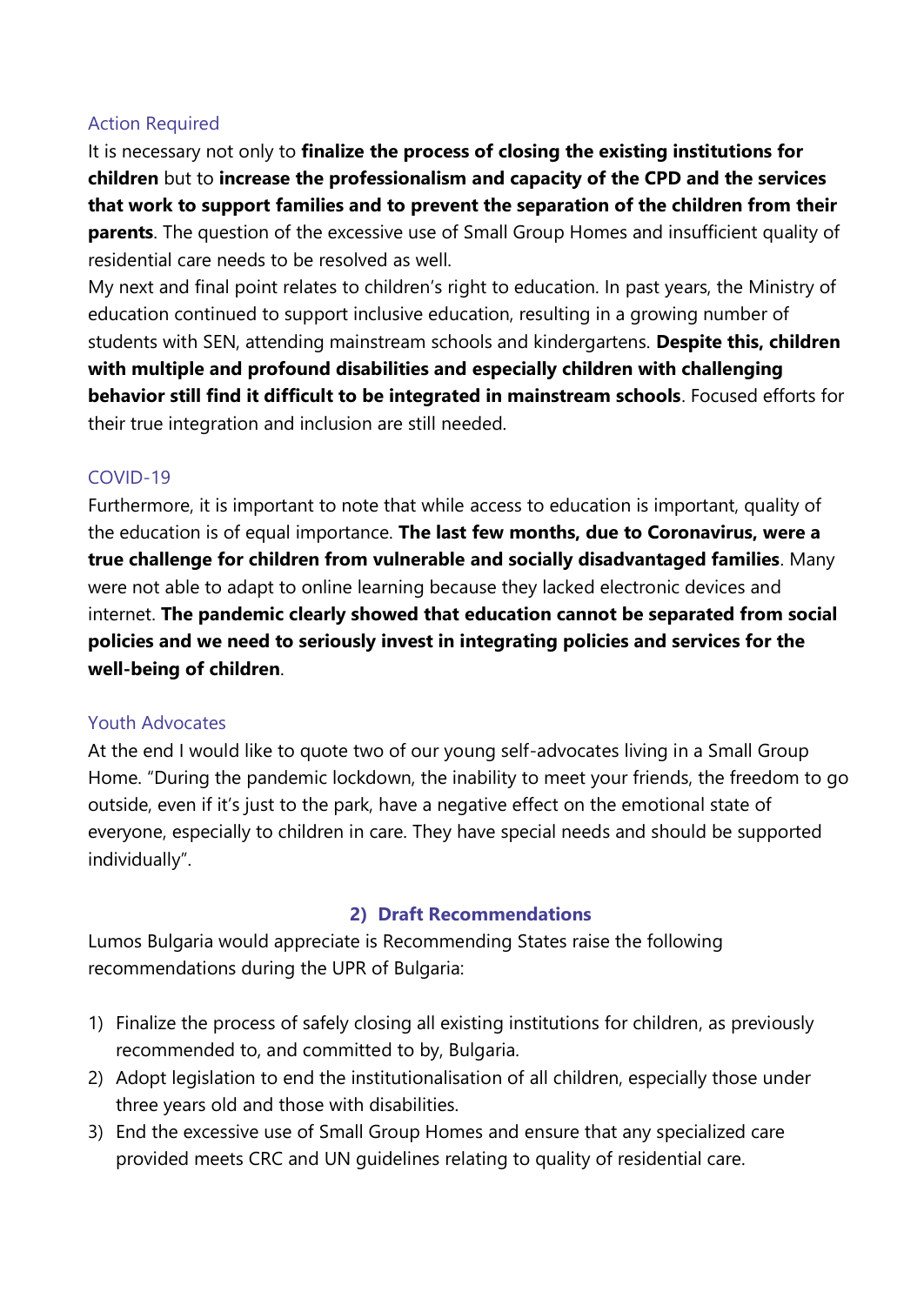- 4) Develop and implement an updated National Strategy for the Child, that supports the development and investment in community-based and family-based care for children.
- 5) Implement the New Law for Social Services, which has been delayed.
- 6) Establish and implement social housing legislation that ensures effective social and child protection measures to prevent removal of children from their birth families for reasons connected solely to poverty, as well as measures to promote family unification.
- 7) Improve the integration of Education and Social policies and services to promote and protect the well-being of children.
- 8) Invest financially to increase the professionalism and capacity of the Child Protection Department and the services that work to support families and prevent the separation of the children from their parents.
- 9) End all forms of segregation in the education system.
- 10)Run a nationwide training for educational staff and parents to raise awareness of the benefits and necessity of inclusive education and prevent spreading of negative societal perceptions.
- 11)Invest in integration and inclusion policies and services in schools so every child is able to realise their right to quality education.

#### **3) Lumos Foundation**

#### Vision and mission

#### ALL CHILDREN GROW UP IN SAFE AND LOVING FAMILIES

To fight for every child's right to a family by transforming care systems around the world.

#### What we do

The Problem: Most children in orphanages have families – families who simply need help raising their children.

Our Approach: To change the lives of children, we work strategically with partners at every level to move away from the institutionalisation of children towards a model of communitybased care.

Our Impact: Thanks to Lumos, over 31,500 children have left – or been prevented from entering – harmful institutions and orphanages since 2009.

#### Work in Bulgaria

Bulgaria is one of the poorest members of the European Union. In recent years, it has also proved a politically unstable environment. Sustaining political will has been a challenge, yet progress has been significant.